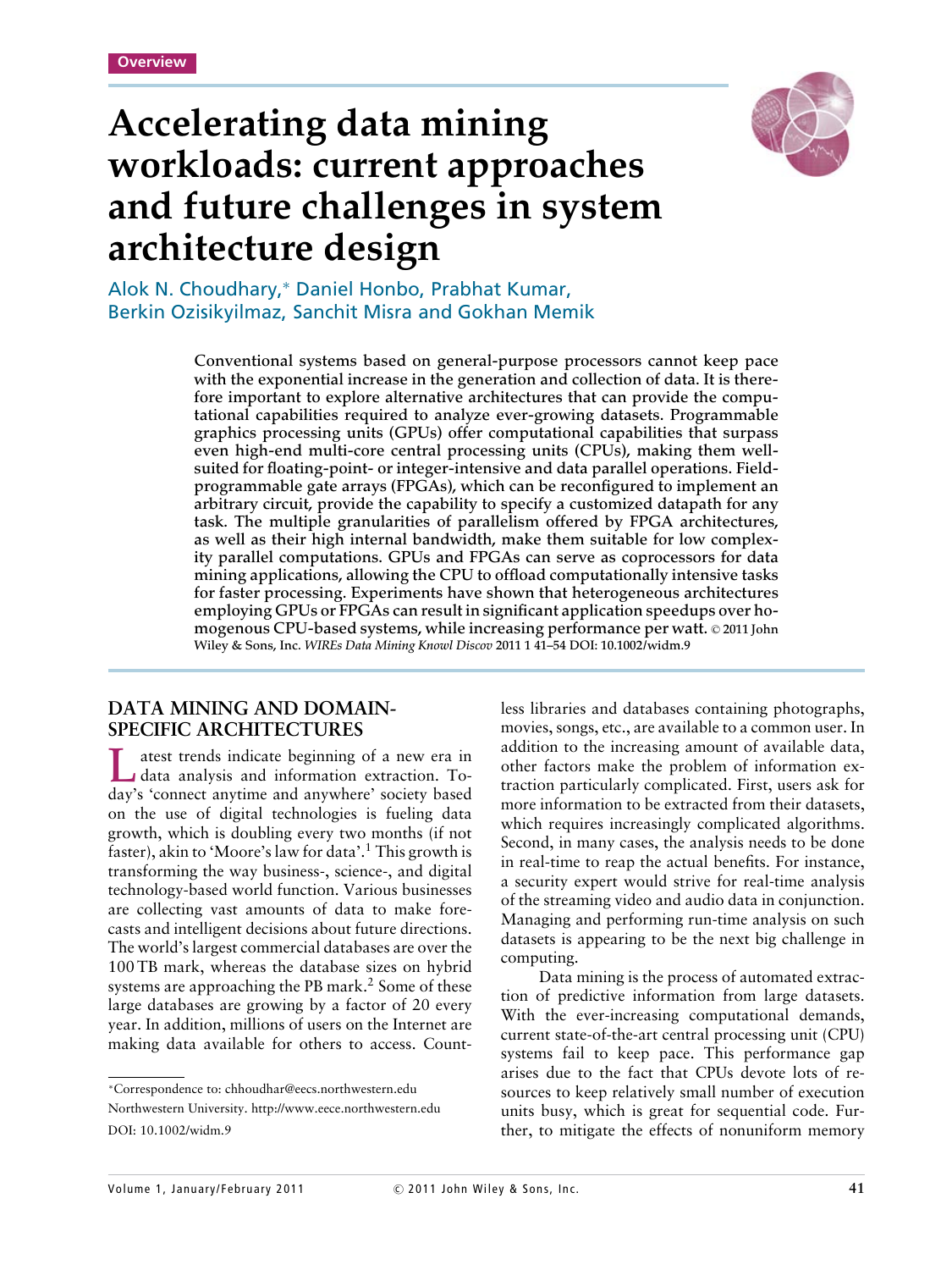access, conventional CPUs reserve a large percentage of the silicon resource for caches. However, for applications that have a very structured memory access pattern, an efficient design would call for a larger percentage of the total available resources to be dedicated for processing. These limitations of the current CPU systems have led application developers to explore new architectures for improving performance. Recent technological advancements have witnessed domain-specific architectures penetrating the realm of general-purpose computing. Graphics processing units (GPUs), which were initially introduced for the task of texture mapping and rendering, have considerably increased in complexity. GPUs devote more silicon 'real estate' to data processing rather than data caching and flow control. They also have become much more programmable compared to the previous generation of fixed-pipeline graphics units. Similarly, field-programmable gate arrays (FPGAs) came into existence as a prototyping testbed to reduce the time-to-development for application-specific integrated circuit (ASIC) chips. However, the rapid progress in technology overcame the speed, size, and power limitations of the previous generation FPGAs and presented them as a system that offers the flexibility of on-the-fly reconfiguration. Exposing the lowest level on silicon, these devices equip system architects to utilize them as powerful computational engines. The future era will keep producing new architectures that will have characteristics catering to a subset of the vast domain of applications. This heterogeneous pool of architectures presents an exciting opportunity for designers to reinvent the concept of high-performance application development. Data mining applications are computationally expensive and have a structured memory access pattern that makes them a suitable candidate for utilizing these architectures as high performance coprocessors.

#### **CHARACTERIZING DATA MINING APPLICATIONS**

What makes the data mining applications unique is a mix of high data rates combined together with high computation power requirements. Typically, data mining applications oscillate between such phases regularly. Previous studies prove that current processors and architectural optimizations need to be enhanced further in order to handle such unique data-intensive applications. $3-5$  In addition, the tremendous increase in data collection adds to the problem. As a result, the gap between the expected performance for data mining applications and the delivered performance of processor architectures is bound to get worse. This problem can be alleviated if current computer architectures are optimized or redesigned to accommodate data mining applications. A data mining benchmark called MineBench,<sup>6</sup> designed for enabling research in data mining architectures, provides insight for the directions of such optimizations.

The architectural characteristics of data mining applications share resemblance to each other and are markedly different from applications that fall under the domain of compute-intensive, multimedia, streaming, and database applications. Table 1 shows the classification of data mining applications.

| <b>Algorithms</b>                                                                                                                                                                      | Category                                                                                                                                                                                                 | <b>Description</b>                                                                                                                                                                                                                                                                                                                                                                                                                                                                                                                                                                                                                                                                                   |
|----------------------------------------------------------------------------------------------------------------------------------------------------------------------------------------|----------------------------------------------------------------------------------------------------------------------------------------------------------------------------------------------------------|------------------------------------------------------------------------------------------------------------------------------------------------------------------------------------------------------------------------------------------------------------------------------------------------------------------------------------------------------------------------------------------------------------------------------------------------------------------------------------------------------------------------------------------------------------------------------------------------------------------------------------------------------------------------------------------------------|
| k-Means<br>Fuzzy k-Means<br><b>BIRCH</b><br><b>HOP</b><br>Naive Bayesian<br><b>ScalParC</b><br>Apriori<br>Eclat<br><b>SNP</b><br>GeneNet<br><b>SEMPHY</b><br>Rsearch<br><b>SVM-RFE</b> | Clustering<br>Clustering<br>Clustering<br>Clustering<br>Classification<br>Classification<br>ARM<br>ARM<br>Bayesian network<br>Bayesian network<br><b>Expectation maximization</b><br>Pattern recognition | Mean-based data partitioning method<br>Fuzzy-logic based data partitioning method<br>Hierarchical data segmentation method<br>Density-based grouping method<br>Statistical classifier<br>Decision tree based classifier<br>Horizontal database, level-wise mining based on Apriori property<br>Vertical database, equivalence class based method<br>Hill-climbing search method for DNA dependency extraction<br>Microarray-based structure learning for gene relationship extraction<br>Phylogenetic tree based structure learning method for gene sequencing<br>Stochastic context-free grammar-based RNA sequence search method<br>Recursive feature elimination based gene expression classifier |
| <b>PLSA</b><br>Utility                                                                                                                                                                 | Support vector machines<br>Dynamic programming<br>ARM                                                                                                                                                    | Smith-Waterman optimization method for DNA sequence alignment<br>Utility-based association rule mining                                                                                                                                                                                                                                                                                                                                                                                                                                                                                                                                                                                               |

|  | <b>TABLE 1</b> Applications in MineBench |  |
|--|------------------------------------------|--|
|--|------------------------------------------|--|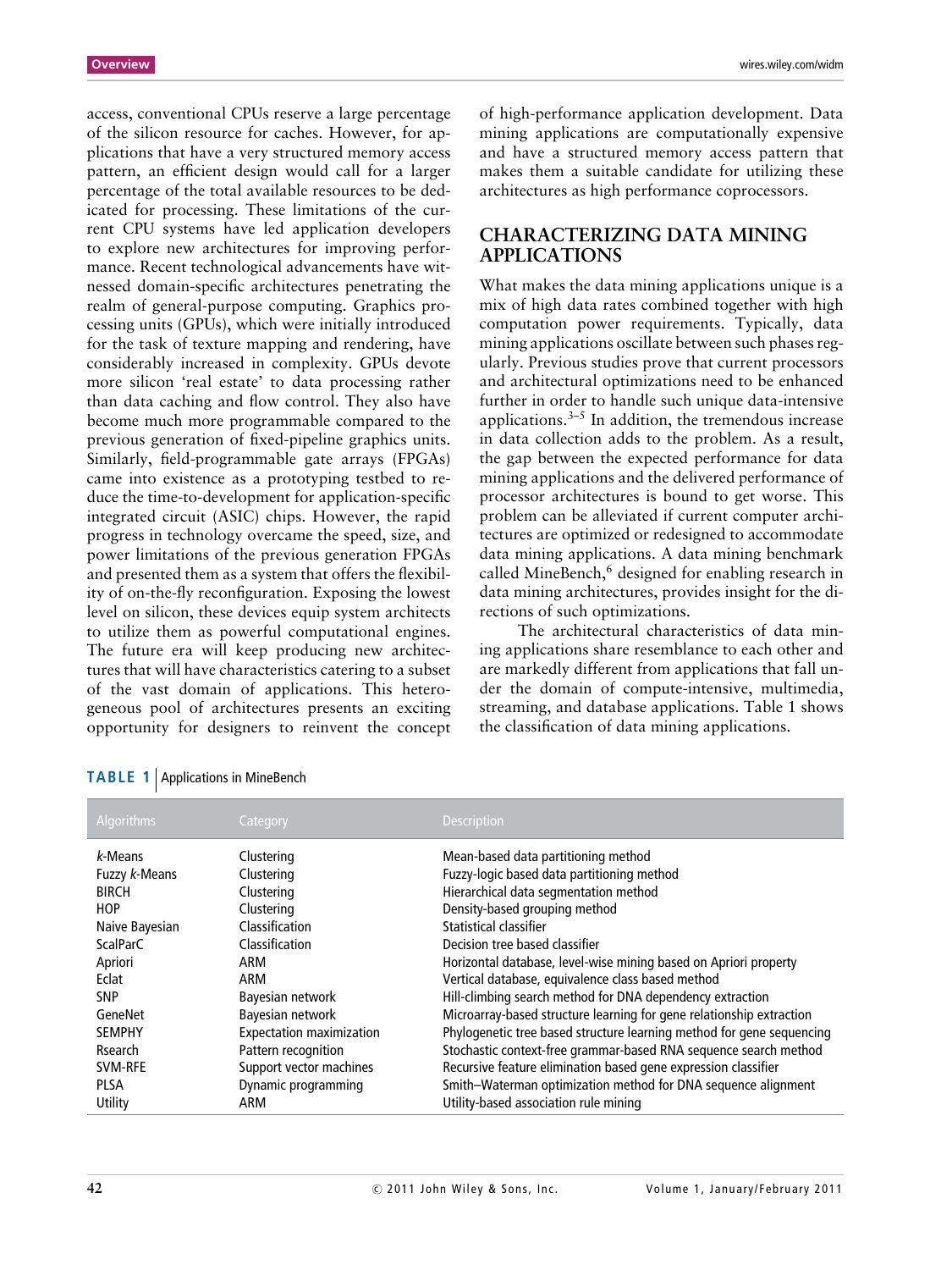|                        |                 | <b>Benchmark Suite</b> |            |        |           |  |  |
|------------------------|-----------------|------------------------|------------|--------|-----------|--|--|
| Parameter <sup>+</sup> | <b>SPEC-INT</b> | SPEC-FP                | MediaBench | TPC-H  | MineBench |  |  |
| Data references        | 0.8071          | 0.5502                 | 0.5676     | 0.4831 | 1.1032    |  |  |
| <b>Bus accesses</b>    | 0.0303          | 0.0344                 | 0.0027     | 0.0104 | 0.0371    |  |  |
| Instruction fetches    | 1.6427          | 1.6325                 | 1.0000     | 1.3193 | 2.7247    |  |  |
| ALU operations         | 0.2550          | 0.2920                 | 0.2650     | 0.3000 | 0.3080    |  |  |
| Cycles                 | 1.7583          | 1.7077                 | 1.1185     | 1.3625 | 1.4724    |  |  |
| L1 misses              | 0.1789          | 0.2107                 | 0.0472     | 0.2965 | 0.3976    |  |  |
| L <sub>2</sub> misses  | 0.0013          | 0.0019                 | 0.0003     | 0.0019 | 0.0056    |  |  |

#### **TABLE 2** Architectural Characteristics of Various Benchmark Suites

A comparative study presented in Table 2 shows the core differences between MineBench and other application benchmarks: SPEC-INT, SPEC- $FP<sup>7</sup>$  (benchmark suite for processor manufacturers), MediaBench, $8$  and TPC-H $9$  (benchmark suite for media and communication processors). One key attribute that signifies the differences is the number of data references per instruction retired. For data mining applications, this rate is 1.103, whereas for other applications, it is significantly less. In Table 2, the number of bus accesses originating from the processor to the memory (per instruction retired) verifies this fact as well. These results reinforce the hypotheses that data mining is data-intensive by nature. Another important difference is the fraction of total instruction fetches to the instructions retired. This measure, instruction fetches in Table 2, includes the noncached instruction fetches, branch prediction fetches, and also those fetched as a result of wrong predictions. Besides, the number of arithmetic logic unit (ALU) (computation) operations per instruction retired is also surprisingly high for data mining applications, which indicates the extensive amount of computations performed in data mining applications. What really makes the data mining applications unique is this combination of high data rates with high computation requirements.

Traditional CPU architectures are unable to provide very scalable performance to data mining applications owing to their limited computation power and memory bandwidth. The focus has thus shifted to parallel multithreaded architectures such as the recently introduced GPUs by NVIDIA (GeForce; Santa Clara, CA, USA) and ATI (Radeon; Sunnyvale, CA, USA), and FPGAs. GPUs devote a large fraction of their resources for computations and hence can provide orders of magnitude higher performance. Higher memory bandwidth results in further improvements. On the other hand, FPGAs can be customized 'on-the-fly' depending on the application requirements and hence can challenge GPUs with better computational power, but they lack the memory bandwidth provided by the GPUs. Because of their unique capabilities, both these architectures can be utilized to enhance the overall performance (in terms of output quality, scalability, and execution times) of data mining applications compared to traditional CPUs. The following sections dive in details of these architectures and present their potential benefits in the data mining domain.

### **KEY COMPUTATIONAL BLOCKS IN DATA MINING—IMPORTANCE OF KERNEL**

Data mining applications have several similarities with streaming applications because a consistently changing set of data is read for processing. But they are different from pure streaming applications by the fact that there are bursts of streaming data instead of data arriving at a consistent arrival rate. Figure 1 shows a generic data flow in such an application. These applications, therefore, can be characterized as multiphase, with each phase consisting of one or more kernels. These kernels form pieces of core operations, for example, histogram, distance calculation, correlations, tree-search, etc. These phases repeat many times, and the data that are consumed in each phase may change their execution characteristics. In other words, kernel is defined to be an abstract representation of a set of operations that are performed frequently in an application. Here, we try to extract the kernels in data mining applications in our quest for understanding their nature. Extraction of such kernels also helps in identifying how the kernel actually maps to the underlying architecture components, including the processor, memory, and other resources.

Table 3 presents the top three kernels of each application considered in this study. For each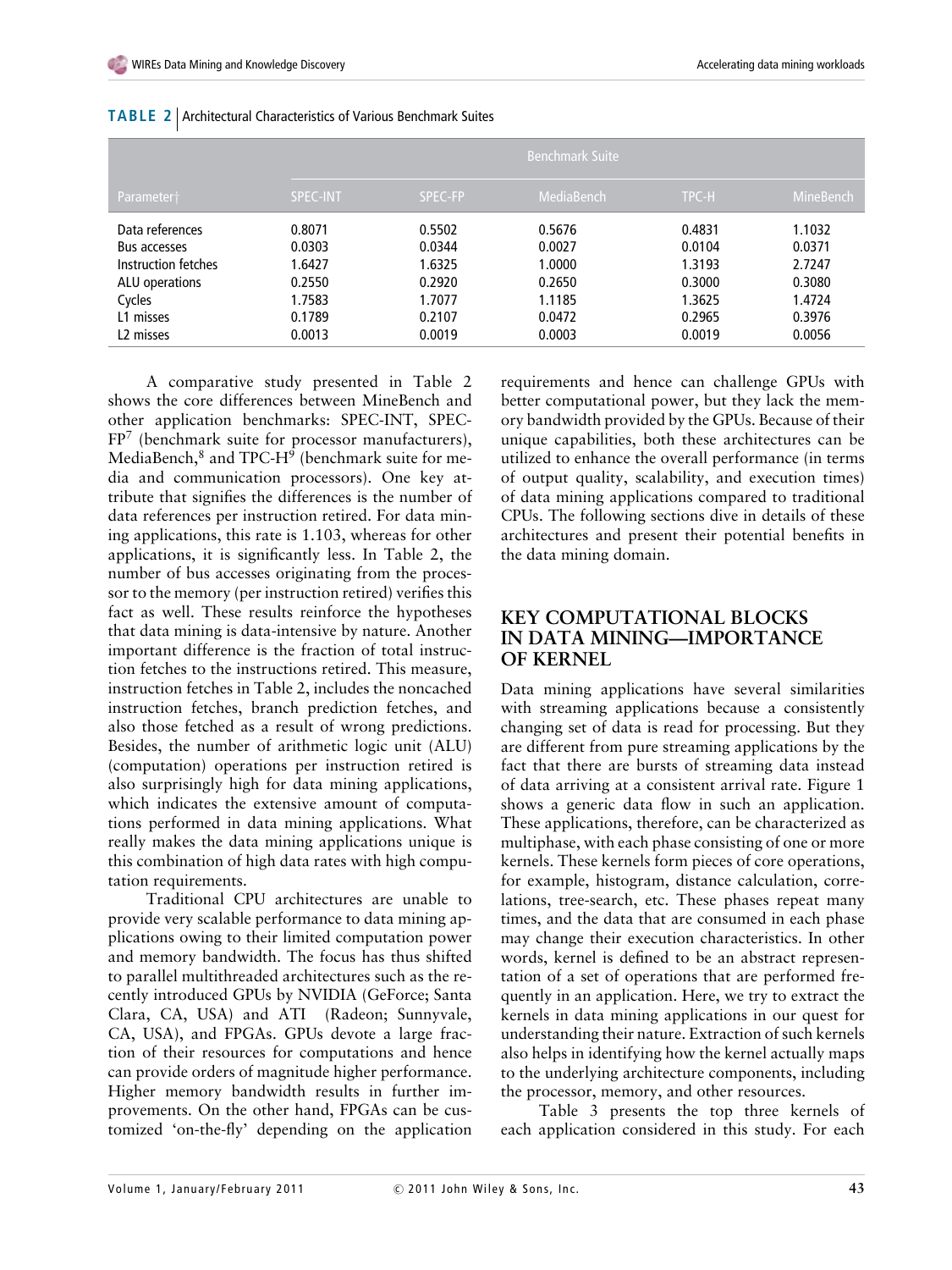



application, the name of the kernel and the percentage of the system time spent executing the kernel are presented. The last column shows the cumulative sum of the three kernels. It is evident that the top three kernels constitute to most of the execution time (ranging from 71% to 99%); in some cases, even a single kernel can constitute a majority of the execution. For example, in *k*-means, distance calculation takes 68% of the execution time. On the other hand, in applications such as HOP, the execution is evenly distributed among several kernels. Overall, we can conclude that these applications spend a majority of their execution time in a relatively small number of kernels, as depicted in Table 3.

## **OVERVIEW**

General-purpose computation on graphics processing unit (GPGPU) is a relatively new concept in high performance computing. Although mass-market threedimensional graphics accelerators existed as far back

**TABLE 3** Top Three Kernels for Every Application in MineBench and Their Contributions to Total Execution

| Application                                                                                                                                                                                    | Kernel $1$ $\left(\% \right)$                                                                                                                                                                                                                          | Kernel $2$ $(\%)$                                                                                                                                                                                                                                        | Kernel $3$ (%)                                                                                                                                                                                                                                    | Sum $(\%)$                                                                       |
|------------------------------------------------------------------------------------------------------------------------------------------------------------------------------------------------|--------------------------------------------------------------------------------------------------------------------------------------------------------------------------------------------------------------------------------------------------------|----------------------------------------------------------------------------------------------------------------------------------------------------------------------------------------------------------------------------------------------------------|---------------------------------------------------------------------------------------------------------------------------------------------------------------------------------------------------------------------------------------------------|----------------------------------------------------------------------------------|
| k-Means<br>Fuzzy k-Means<br><b>BIRCH</b><br><b>HOP</b><br>Naive Bayesian<br><b>ScalParC</b><br>Apriori<br>Eclat<br><b>SNP</b><br>GeneNet<br><b>SEMPHY</b><br>Rsearch<br>SVM-RFE<br><b>PLSA</b> | Distance (68)<br>Clustering (58)<br>Distance (54)<br>Density (39)<br>ProbCal (49)<br>Classify (37)<br>Subset (58)<br>Intersect (39)<br>CompScore (68)<br>CondProb (55)<br>bestBrnchLen (59)<br>Covariance (90)<br>quotMatrx (57)<br>pathGridAssgn (51) | Clustering (21)<br>Distance (39)<br>Variance (22)<br>Search (30)<br>Variance (38)<br>qiniCalc (36)<br>dataRead (14)<br>addClass (23)<br>updateScore (20)<br>updateScore (31)<br>Expectation (39)<br>Histogram (6)<br>quadGrad (38)<br>fillGridCache (34) | minDist (10)<br>fuzzySum (1)<br>Redistribution (10)<br>Gather (23)<br>dataRead (10)<br>Compare (24)<br>Increment (8)<br>invertClass (10)<br>familyScore (2)<br>familyScore (9)<br>lenOpt (1)<br>dbRead (3)<br>quotUpdate (2)<br>backPathFind (14) | 99<br>98<br>86<br>92<br>97<br>97<br>80<br>71<br>90<br>95<br>99<br>99<br>97<br>99 |
| Utility                                                                                                                                                                                        | dataRead (46)                                                                                                                                                                                                                                          | Subsequence (29)                                                                                                                                                                                                                                         | Main (23)                                                                                                                                                                                                                                         | 98                                                                               |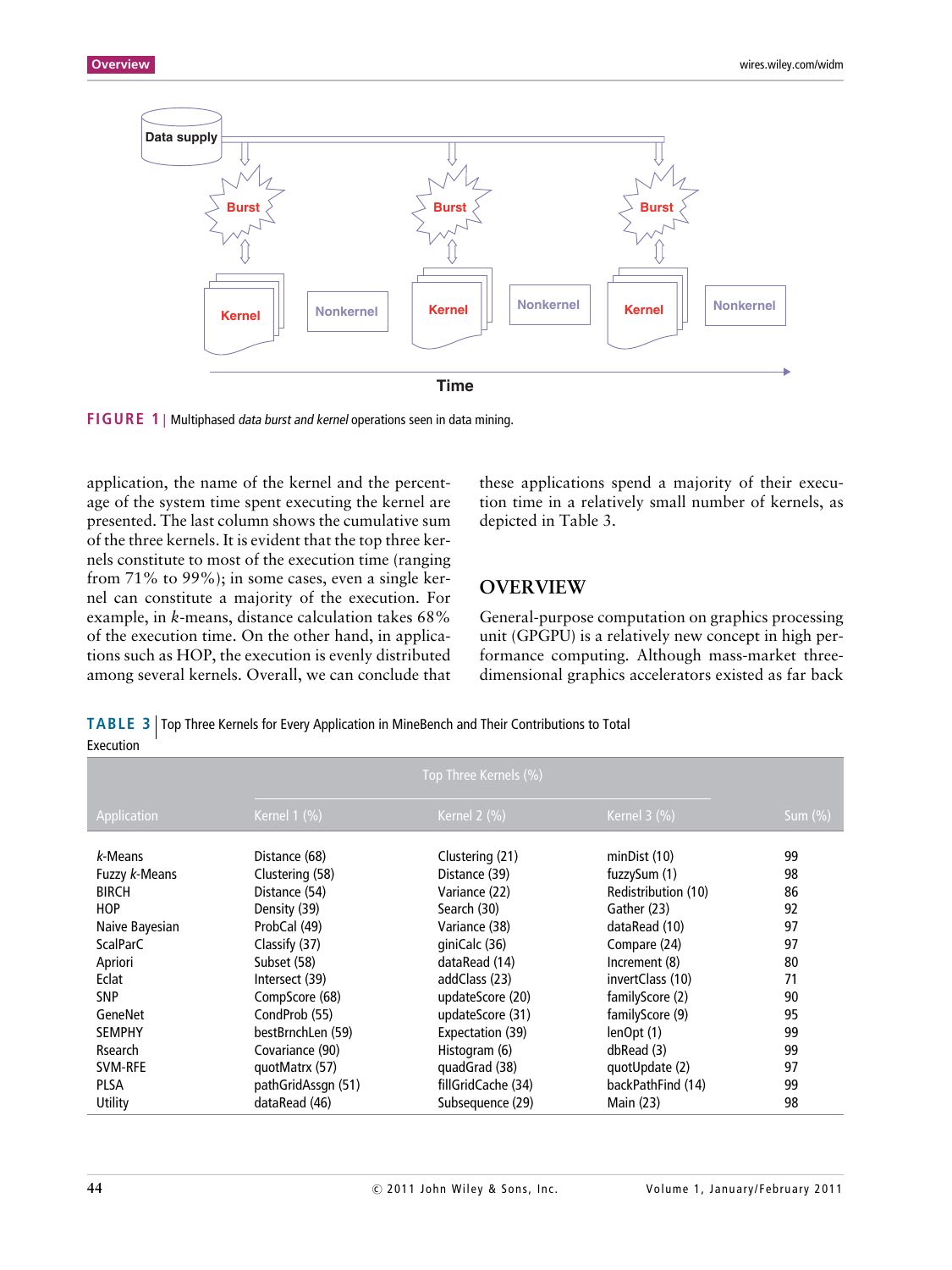as the mid-1990s, at that time, they implemented highly specialized, fixed functions and were therefore useful only for graphics.

NVIDIA's NV20 architecture,<sup>10</sup> released in 2001, marked the first advance toward GPGPU with the introduction of programmable shaders. Using graphics-specific application programming interfaces (APIs), short programs could be used to control the vertex- and pixel-shading stages of the graphics pipeline. With programmable shaders, GPGPU became technically possible, but mapping an application to a GPU was a very cumbersome process because the application needed to be coaxed into conforming to the rigid graphics pipeline and the limited APIs.

By 2006, flexibility and performance demands for GPUs had led to the adoption of a unified shading architecture. Instead of a rigid, feed-forward pipeline in which vertex and pixel shaders are implemented separately, a unified shading architecture employs a flexible control mechanism with a pool of generic computational units capable of handling any shader operation. Adding support for general-purpose programming languages made GPGPU practical, as a GPU could then be repurposed as a many-core, multithreaded, general-purpose coprocessor.

At present, both AMD/ATI and NVIDIA, the two largest discrete GPU manufacturers, support GPGPU for their high-end product offerings, allowing the massive floating-point capabilities of commodity GPUs to be applied toward accelerating a broad range of applications. GPU-accelerated applications are written with C-style syntax, with the aid of either a proprietary set of extensions or the standards-based OpenCL framework.<sup>11</sup>

## **MAPPING APPLICATIONS OF GPUs**

GPUs offer approximately an order of magnitude greater floating-point computational capabilities and an order of magnitude greater memory bandwidth than CPUs.<sup>12</sup> Because of the high compute capabilities of GPUs, data parallel applications often map well to GPUs. But compared to a CPU, the GPU lacks the robust control logic required to keep the processing units busy for all but the simplest sequences of operations. Also, the cost of moving input data and results between the GPU's memory and the CPU's memory weighs against speedups afforded by the GPU's computational capabilities. In general, floating-point intensive applications with abundant parallelism, predictable memory accesses, data reuse, and little or no divergent control flow are the best candidates for GPU acceleration.

## **EXAMPLE: NVIDIA GPU ARCHITECTURE**

The G80 architecture, released in 2006, was NVIDIA's first GPU family to employ a unified shader architecture. From the GPGPU standpoint, the G80 architecture resembles a many-core single instruction multiple data (SIMD) processor.<sup>12</sup> Each core, or streaming multiprocessor, is composed of a set of SIMD processing units and a shared memory region. The GPU card has its own external memory, which is connected to the GPU core *via* a high-bandwidth, low latency link.

The top-of-the-line consumer G80 card, the 8800 Ultra, has 128 processing units, configured as 16 streaming processors of eight processing units each, and 768 MB GDDR3 RAM.<sup>13</sup> The peak singleprecision performance of this card is 384 Gflop/s and the memory bandwidth is 104 GB/s. NVIDIA's latest GPU series, the GT200, is available in singlechip configurations up to 240 processing units, with as much as 2 GB GDDR3 RAM. Peak performance for these cards can exceed 1 Tflop/s and the memory bandwidth is as high as 159 GB/s.<sup>14</sup> Adding to this list, NVIDIA released their newest Tesla Processor based on Fermi architecture with 448 processing units and 1.03 Tflop/s peak floating-point performance. The ATI's Radeon series provide similar performance. To put these figures into perspective, CPUs released in similar timeframes are rated at approximately an order of magnitude lower floatingpoint performance and memory bandwidth.

## **PROGRAMMING NVIDIA GPUs**

Work is dispatched to the multiprocessors as independent blocks of threads. Compared to a thread running on the CPU, GPU threads are lightweight and simple. A single CPU thread will far outperform a single GPU thread, but the GPU as a whole is capable of outperforming the CPU because it can execute instructions from hundreds of threads simultaneously.

NVIDIA describes its recent GPUs as single instruction multiple thread (SIMT) architectures.<sup>12</sup> From the programming perspective, SIMT is similar to the single program multiple data (SPMD) programming model used commonly in distributed computing applications. In both cases, tasks are broken down into identical threads that operate on different data. Threads have independent control and are free to diverge from one another at any time, implying task parallelism capabilities.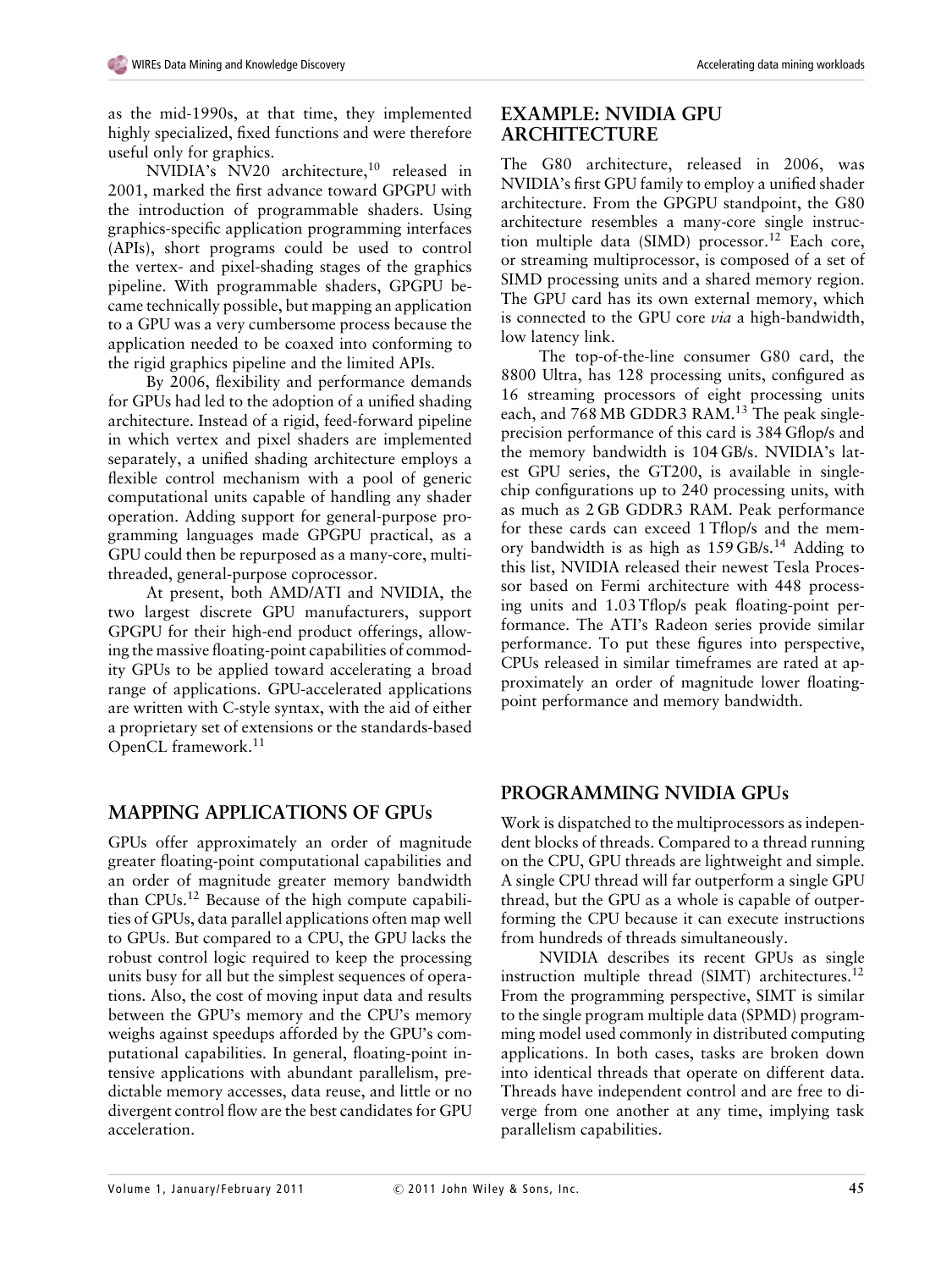The underlying GPU architecture is what makes SIMT distinct. The multiprocessors in the GPU are inherently SIMD, and the SIMT model, which explicitly calls for scalar operations within each thread, maps groups of threads to each multiprocessor for concurrent execution. Threads within a group have the same physical instruction fetch and data cache, and can share data through a local store on the multiprocessor. This is in contrast to a standard SPMD model, in which threads are assumed to require asynchronous communication to share data and otherwise operate completely independently of one another. In SIMT, when the active threads on a multiprocessor are all executing the same instruction, they execute concurrently, enabling fine-grained data parallelism. When threads have diverged from one another, their execution is serialized in the multiprocessor, providing the flexibility to implement task parallelism at the thread level, although at the cost of reduced utilization.

NVIDIA provides a proprietary framework for programming its GPUs, called compute unified device architecture  $\overline{(CUDA)}$ ,<sup>12</sup> as well as an OpenCL driver. In either case, C-style syntax is used to specify the behavior of the GPU and orchestrate overall application control flow. The GPU acts as a coprocessor, so an application running on the host CPU is required to manage the overall application control flow, configure the GPU for computation, and schedule memory transfers between the GPU and the host system.

## **BASIC STATISTICS ON GPUs**

Computational scientists generate large amounts of data from experimental, observational, and computational simulation. These data need to be analyzed and interpreted to gain insight. The basic operations that are applied to the data are called descriptive statistics. They provide simple summaries about the sample. Together with simple graphics analysis, they form the basis of further more complex quantitative analysis of data. A few of these basic statistical functions include min, max, mean, standard deviation, variance, histogram, and summation functions. The first two statistics, min and max, provide the range of the data. Mean is the arithmetic average of the data observations. The standard variation is the most commonly used measure of the spread or dispersion of data around the mean. The standard deviation is defined as the square root of variance (the expected squared deviation from the mean). A histogram shows the shape of the probability distribution function ID data, checks for homogeneity, and suggests possible outliers. These functions have different characteristics/computational requirements that result in varied performance gains when implemented on GPUs.

The GPU implementation of the summation function follows a tree-based approach. In this approach, the datapoints are summed in pairs at the root node. The results follow the similar pattern of pair summation and continue till the final result is obtained. The other functions, except histogram, can be implemented by simple modifications to the tree approach. Histograms are traditionally quite difficult to compute efficiently on GPUs due to nonuniform memory access pattern and provide limited speedup compared to other functions.<sup>15</sup>

### **DATA MINING APPLICATIONS FOR GPUs**

Clustering and classification algorithms are composed of kernels that are computationally very demanding. As an example,  $k$ -means<sup>16</sup> is a clustering algorithm that divides the input dataset into *k* clusters. It is an iterative algorithm composed of two main kernels: distance computation and cluster update. The distance computation kernel calculates the distance of every input data point to the *k* cluster centers and assigns it to the cluster that is closest to it. This is followed by the cluster update kernel that calculates the new cluster centers for the next iteration by computing the mean of all the datapoints in a cluster. In the first kernel, the computation of distance of a datapoint is independent of other datapoints. Hence, the massive number of threads of GPUs can be very suitable to accelerate the distance computation kernel. The latter kernel is similar to the histogram (mentioned in the basic statistics section) implementation and its performance is limited by the memory access pattern.

A modified *k*-means algorithm is fuzzy *k*-means.<sup>17</sup> The distinguishing feature of fuzzy *k*means is that it allows each datapoint to have a degree, in terms of probability, of membership to each cluster. This means that instead of assigning a datapoint to a particular cluster, every datapoint belongs to a cluster with certain probability. The computation of this probability makes fuzzy *k*-means more compute-intensive compared with *k*-means. Further, the memory access pattern is more uniform in the cluster update kernel compared with *k*-means that results in fuzzy *k*-means having a higher performance improvement on GPUs.

Another example of a data mining application, which is suitable for GPUs, is principal component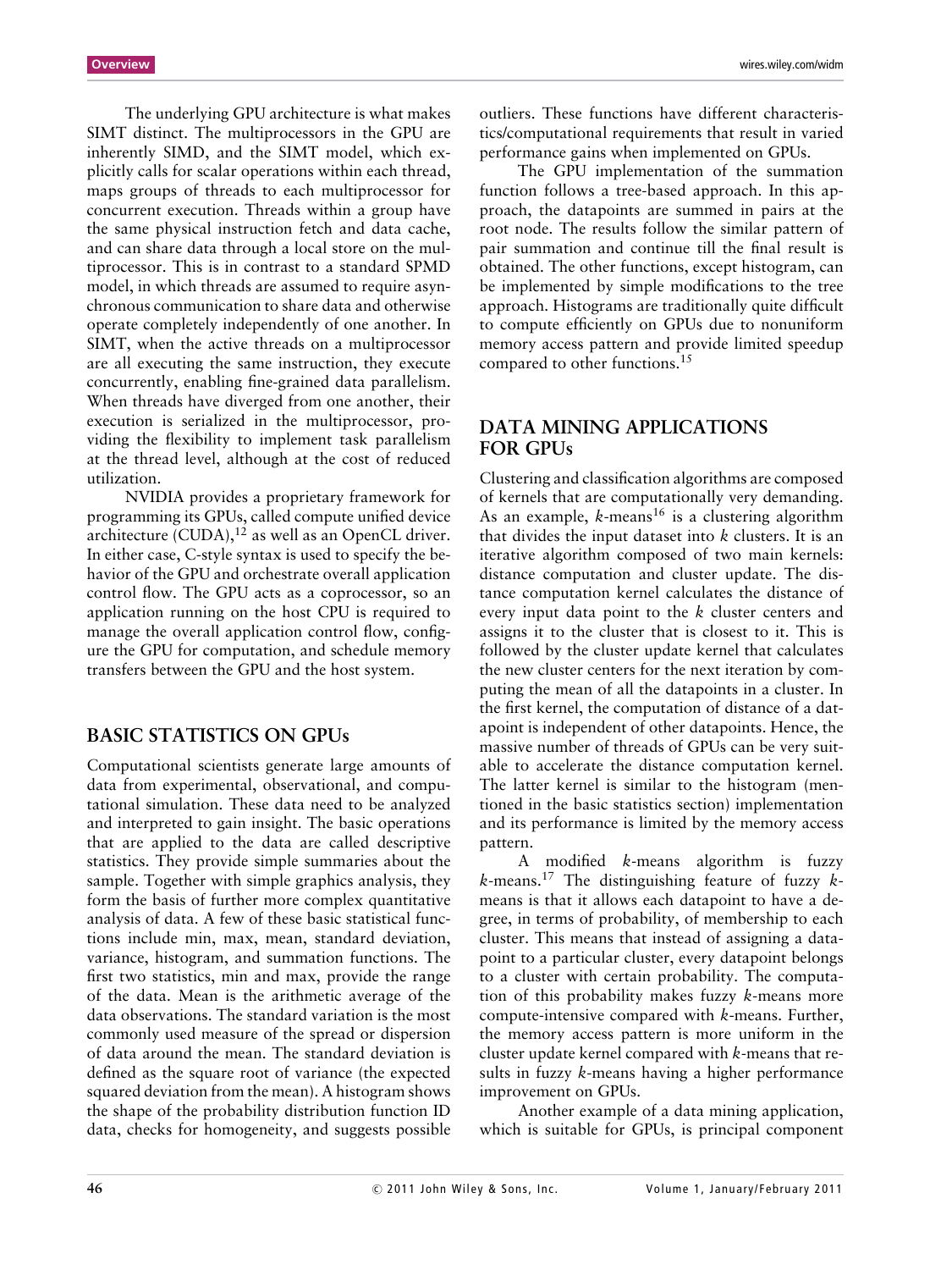analysis  $(PCA).<sup>18</sup> PCA$  is a powerful tool to identify patterns in high dimensional data. It aims at finding principal components that are representative of the input dataset. The algorithm can be divided into three kernels: tridiagonalization kernel, eigenvalue kernel, and principal component kernel. The first kernel transforms the covariance matrix of the input dataset into a tridiagonal matrix. The second kernel uses the tridiagonal matrix to compute the eigenvalues of the input covariance matrix. (Converting the matrix to a tridiagonal form and computing the eigenvalues is more efficient than computing the eigenvalues of the matrix directly.) The principal component kernel takes the first *k* eigenvalues and computes the corresponding eigenvectors that form the principal components of the input dataset. The kernels involve matrix operations that are shown to perform an order of magnitude higher on the GPUs as compared to the traditional CPU implementation.

#### **GPU IMPLEMENTATION**

As mentioned in the previous section, *k*-means comprises of a distance computation kernel and a cluster update kernel, both of which can be separately implemented on GPU. The first kernel can have various possible implementations resulting in different performance benefits. A naive way of implementation would be to assign each datapoint to a GPU thread and let it compute the cluster membership of that datapoint (i.e., the thread computes the distance of the datapoint from the *k*-cluster centers and assigns it to the cluster closest to it). The NVIDIA GPUs have different levels of memory with different latencies and sizes. Hence, the performance depends heavily on where the cluster center data for the current iteration are stored. If the cluster centers are stored in the device memory of the GPU, then there will be a lot of memory conflicts as all threads will try to read the cluster center data simultaneously, which will result in poor performance. To improve the performance, the cluster centers can be copied to the on-chip shared memory, which is an order of magnitude faster than the device memory. Further, because the threads are grouped as blocks, and each block has its own shared memory, replicating the cluster centers will reduce the number of conflicts, thus boosting the performance. The implementation of cluster update closely follows the histogram implementation. Because the averaging is done for all the attributes present in the dataset, the computation is distributed across arrays of blocks, with each array handling one attribute.

NVIDIA provides a library of basic linear algebra subprograms (BLAS) functions in the form of CBLAS library.<sup>19</sup> The library offers a rich implementation of various operations on matrices and vectors. The kernels in PCA algorithm involve a combination of matrix–matrix, matrix–vector, and vector–vector operations. Thus, GPU implementation provides an order of magnitude higher speedup compared with the CPU implementation.

#### **GPU VERSUS CPU PERFORMANCE**

Experiments performed on NVIDIA's GeForce 8800GT show performance gains of the applications mentioned above, which outperform the traditional single-CPU implementation. Figure 2 shows



**Basic statistical kernels**

**FIGURE 2** | Speedup of GPU versus CPU for basic statistical kernels for different data sizes.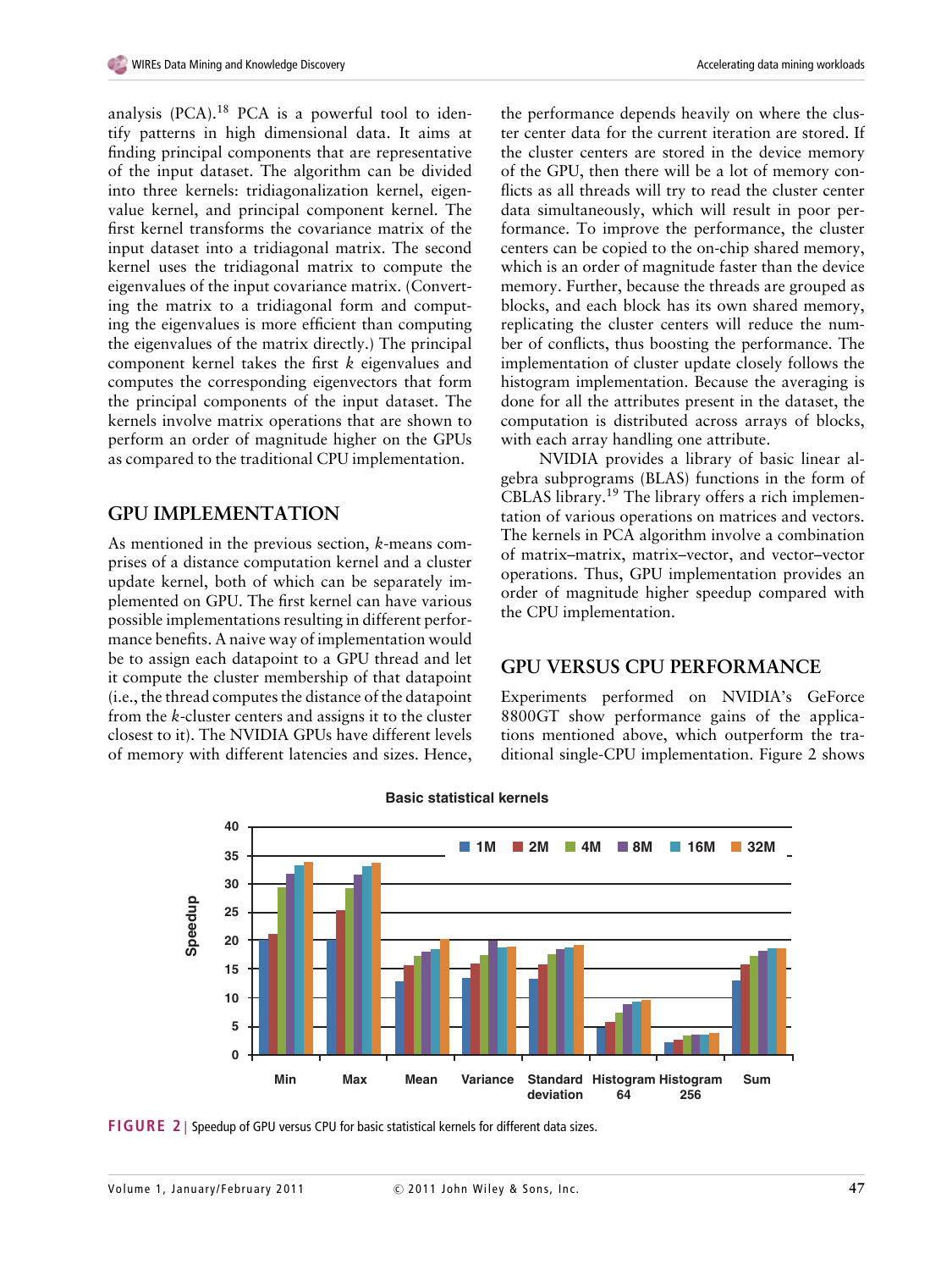

**FIGURE 3** | Speedup of GPU versus CPU for different data mining algorithms.

the speedups for the various basic statistical kernels. Figure 3(a) shows the results of the clustering algorithms with 20 attributes and different size of the input data ranging from 10,000 to 1 million data records. Similarly, Figure 3(b) shows the results from PCA algorithm with different size of the input data and different number of principal components. Limited memory on the GPU device restricts the maximum number of data elements that can be processed by the GPU device.

#### **FPGA OVERVIEW**

An FPGA is a type of integrated circuit whose functionality can be specified after the fabrication process. Because it is designed to have the flexibility to implement any logical function, an FPGA can be used to prototype ASICs or replace them altogether.

At the core of an FPGA's architecture is an array of logic blocks. The specific architecture of these logic blocks varies between manufacturers and product lines, so a generic example is shown in Figure 4. The LookUp table in the logic block can be programmed to implement an arbitrary combinational logic function, and the register allows each logic block to hold state. Multiple logic blocks can be used collectively to specify very complex logic functions.

Signal routing between logic blocks is accomplished with a hierarchy of programmable interconnect resources. Short lines, connecting neighboring blocks, paired with long lines, connecting distant blocks, allow signals to move freely within the FPGA. FPGAs also implement dedicated clock and reset lines designed to minimize timing problems.

Modern FPGAs typically embed fixed-function blocks, such as block RAM elements, digital signal processor modules, high-speed I/O transceivers,

and even general-purpose processors, into the FPGA. Embedded function blocks are faster and more space-efficient than equivalent implementations using reconfigurable resources, and enable FPGAs to implement complex, customizable System-on-Chip architectures.

With sufficient resources, an FPGA can implement an arbitrarily complex circuit. And because many FPGA solutions allow run-time reconfiguration, the functionality provided by a single FPGA is limited only by one's ability to specify configurations. Compared with ASICs, products targeting FPGAs have a much shorter time to market, require much lower nonrecurring engineering costs, and can be updated for bug fixes or improved functionality at any time. They are, however, significantly slower than ASICs and more expensive at high volumes.

## **RECONFIGURABLE COMPUTING**

The design flexibility afforded by FPGAs, in addition to their ever-growing gate counts and comparatively low overall power consumption, has generated recent interest in reconfigurable computing. In the realm of high-performance computing, reconfigurable architectures typically employ one or more FP-GAs as coprocessors of the CPU. Software running on the CPU drives the execution of the application as a whole and offloads computationally intensive tasks to the FPGA.

Although FPGAs operate at relatively low clock speeds (200 MHz is common), they are capable of performing many operations in parallel and can be tailored to the specific data flow of a task requiring acceleration. Also, the vast programmable interconnect network of an FPGA provides very high internal bandwidth for moving inputs and intermediate data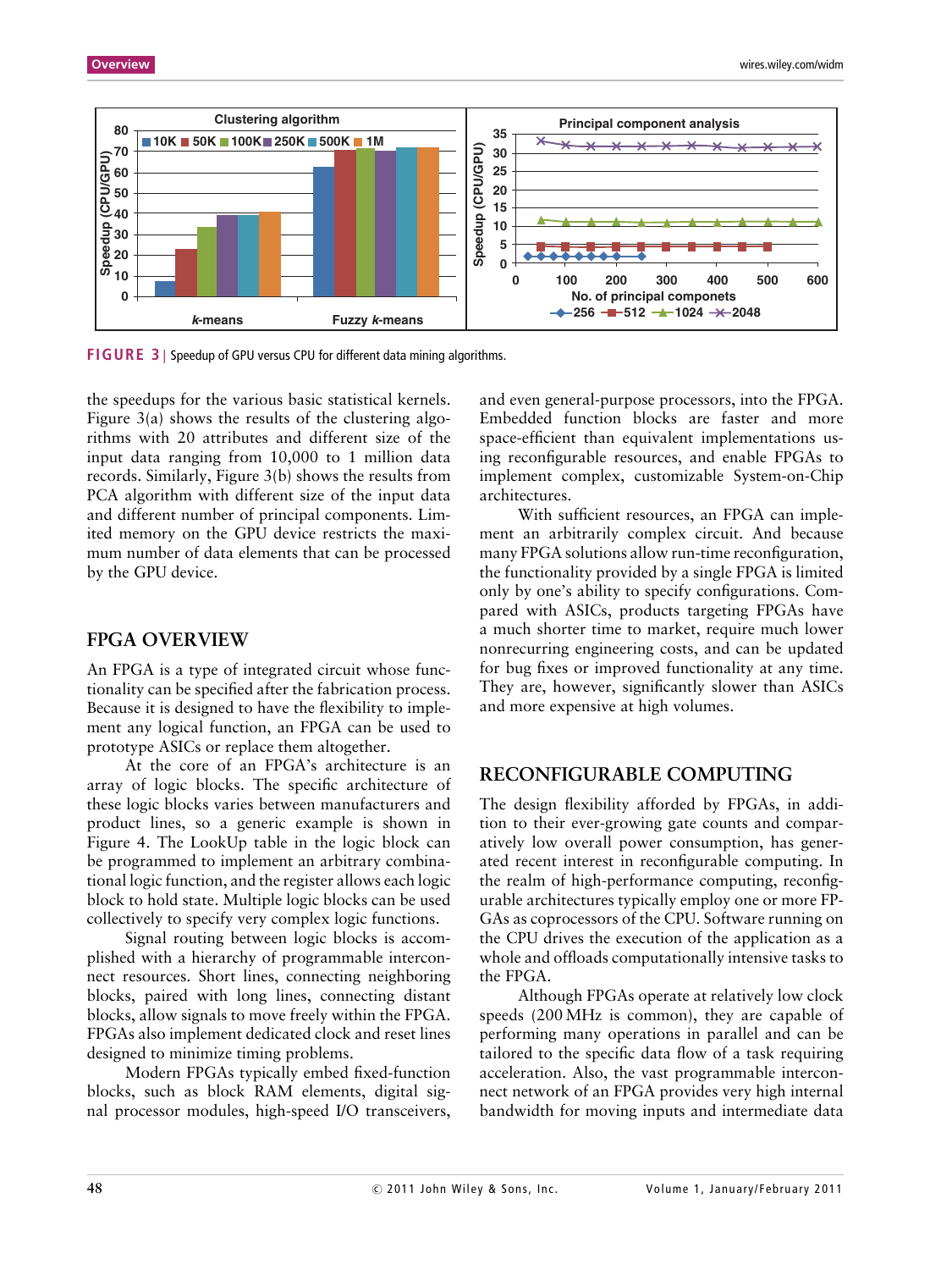

**FIGURE 4** | Generic implementation of FPGA logic cells.

within the FPGA. Taking these factors into account, certain data-intensive tasks can be performed more quickly and efficiently on an FPGA than on a CPU.

## **PROGRAMMING FOR FPGAs**

FPGA configurations are commonly specified using a hardware design language (HDL) such as VHDL or Verilog. The desired functionality of the FPGA can be specified down to the gate level, and FPGA manufacturers and third parties provide commonly used functional blocks, such as arithmetic, memory controllers, and communications, which can be integrated into the HDL description. A tool chain specific to the target device maps the HDL description to the FPGA and produces a configuration file, which can be loaded onto the FPGA when necessary.

The reconfigurable nature of FPGAs offers some of the high-performance customizability of ASICs with the flexibility of software solutions. Programming an accelerator for an FPGA using an HDL is a much simpler and shorter process than creating an ASIC accelerator, but is much more difficult and timeconsuming than developing software for a generalpurpose processor. High-level synthesis tools address the difficulty associated with creating HDL descriptions by providing an algorithmic-level abstraction

of the hardware description. These tools allow a designer to specify the desired functionality of a circuit using a high-level language, such as  $C/C++$ , and rely on automated tools to transform the specification into an HDL description.

## **MAPPING APPLICATIONS TO FPGAs**

Determining the suitability of an application for FPGA acceleration requires an analysis of the application's control flow and data usage patterns. The best candidates for FPGA acceleration are tasks featuring a simple control flow, abundant data parallelism, and low input data requirements. Mapping a task to an FPGA generally amounts to the specification of a custom datapath for that task, the goal of which is to leverage the parallel computational capabilities and high internal bandwidth of the FPGA to offset the low operating frequency. Tasks in which an input dataset can be streamed through a datapath are often good candidates for FPGA acceleration because they reduce data storage requirements and performancedegrading memory access logic.

The capacity of FPGAs has grown to the point at which they can feasibly be used for floating-point arithmetic. But the computational intensity of the candidate application needs to be very high to achieve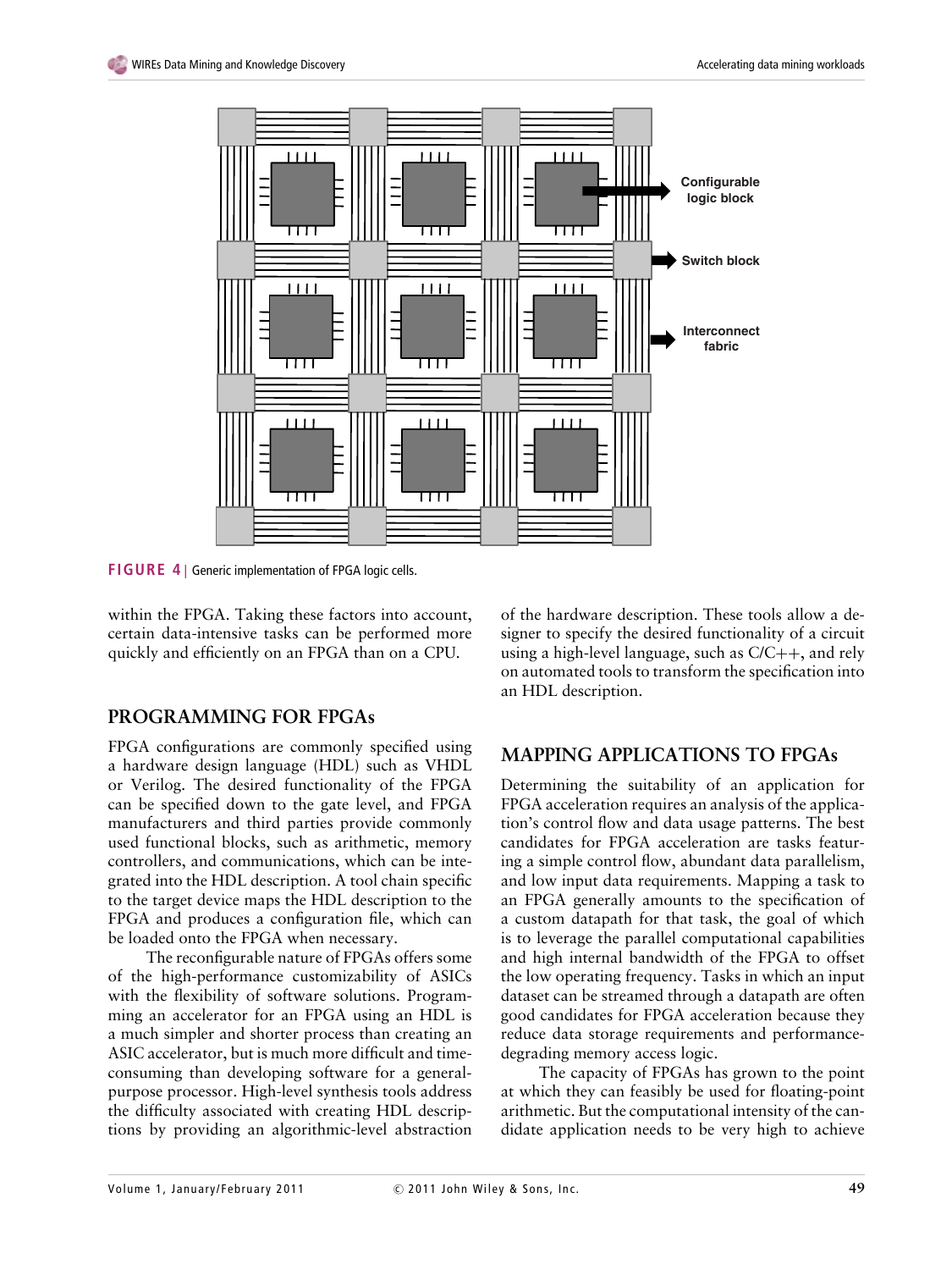

**FIGURE 5** | <sup>k</sup>-means implementation on FPGA.

decent performance gains because the floating-point capabilities of even the largest FPGAs are not vastly better than commodity CPUs.

## **IMPLEMENTATION OF** *k***-MEANS ON FPGA**

Consider, for example, the distance calculation phase of *k*-means. At first glance, it seems like a prime candidate for FPGA acceleration due to embarrassing parallelism, very simple control flow, and low storage requirements. The computation maps easily to the datapath shown in Figure 5. The datapath is capable of simultaneously calculating squared distances for multiple dimensions between a single point and multiple clusters. The input dataset streams through the FPGA once per iteration.

The problem with this datapath is that the floating-point operations consume a significant amount of resources, so its computational capabilities are not much better than a software implementation on a high-end CPU, especially when the overhead of transferring data between the FPGA and CPU is taken into account. In this case, the task maps well to an FPGA, but its performance is constrained by limitations on available resources.

Depending on the accuracy requirements of the application and the nature of the input dataset, the resource utilization, and accordingly the performance, of this datapath can be improved by moving to fixedpoint representations or implementing a simpler distance metric. Either solution would reduce the complexity of the datapath, allowing the number of functional blocks to be increased.

## **DECISION TREE CLASSIFICATION**

Decision tree classification (DTC) is a basic technique for generating a predictive classification model. Given an input dataset consisting of multiple records of a number of attributes, a decision tree model recursively splits the dataset based on the value of a particular attribute.

Consider, for example, a dataset with two continuous attributes, A and B, and a binary class ID attribute, C. We wish to use the dataset to generate a predictive model for C, based on the values of A and B.

To create this model, the dataset is divided into two partitions,  $P_0$  and  $P_1$ , where  $P_0$  is initially empty and  $P_1$  contains all records in the dataset. Gini score, which measures the quality of the partitioning scheme, is calculated for the current partitioning scheme, based on the following formula:

$$
Gini = \sum_{i=0}^{1} \left\{ \frac{R_i}{R} \left[ 1 - \sum_{j=0}^{1} \left( \frac{R_{ij}}{R_i} \right)^2 \right] \right\}
$$

where  $R$  is the number of records in the dataset,  $R_i$  is the number of records in partition  $i$ , and  $R_{ij}$  is the number of records in partition *i* bearing the class label *j*.

The record in  $P_1$  associated with the smallest value of A is then moved into  $P_0$  and a new Gini score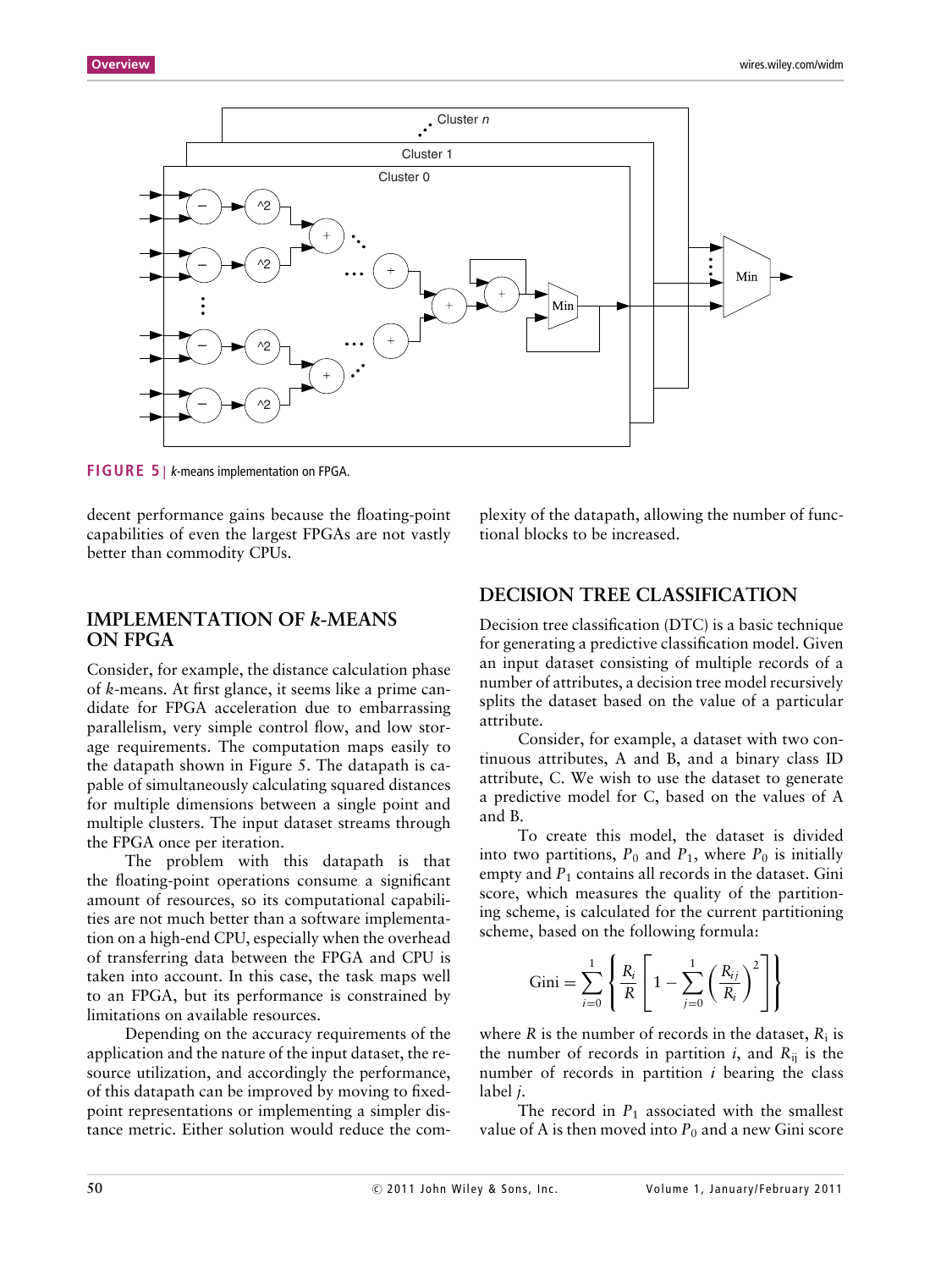

**FIGURE 6** | DTC implementation on FPGA.

is calculated. This process is repeated until all records have been moved into  $P_0$ . The lowest Gini score calculated during this process is associated with the best partitioning, or split position, of the dataset for attribute A. The same process of sorting the dataset and finding the best partitions is repeated for attribute B, and the minimum Gini score for A and B is compared.

The dataset is split on the basis of the attribute and position of the resulting global minimum Gini score and the entire process is repeated on each partition for the remaining attribute. The result is a tree describing the predictive model for C. Nodes in the tree represent a splitting decision for a particular attribute, and leaves in the tree identify the predicted class ID.

#### **DTC: FPGA IMPLEMENTATION**

A significant portion of the overall execution time of the decision tree induction task is consumed in determining the minimum Gini score for each attribute. The determination of a global minimum splitting attribute and split position is a computationally intensive process requiring a sequence of integer arithmetic operations to be performed for each record over each attribute in the dataset. The relative simplicity of the arithmetic operations required to calculate Gini scores, paired with the straightforward control flow of the minimum score calculation process, makes this operation a good candidate for FPGA coprocessing.

To accelerate optimal split position determination on the FPGA, an architecture is designed to simultaneously compute the minimum Gini score for multiple attributes, $20$  as shown in Figure 6. The total number of Gini units implemented in the datapath is

a power of 2 and is limited by the available FPGA resources.

Each Gini unit calculates the best split value and split position for a particular attribute, from which the comparator tree identifies the global optimum splitting attribute. The Gini score calculation for binary class IDs can be rewritten as:

Gini = 
$$
\frac{2 \cdot R_{00} \cdot R_{01}}{R_0 \cdot (R_0 + R_1)} + \frac{2 \cdot R_{10} \cdot R_{11}}{R_1 \cdot (R_0 + R_1)}
$$

 $R_0$  is equivalent to  $R_{00} + R_{01}$ ,  $R_1$  is equivalent to  $R_{10} + R_{11}$ , and  $R_0 + R_1$  is constant over the processing of an attribute, so the following modified formula generates the same split position with less hardware:

$$
Gini' = \frac{R_{00} \cdot R_{01}}{R_{00} + R_{01}} + \frac{R_{10} \cdot R_{11}}{R_{10} + R_{11}}
$$

A further refinement is based on the observation that, given two partitions of known record counts and class memberships, the number of records in a particular partition with a particular class label changes by either 0 or 1 when a record is moved from one partition to the other. Product terms can therefore be calculated with addition and subtraction operations instead of multiplications. The resulting optimized Gini unit architecture for binary class IDs is shown in Figure 7.

The overall application flow with the FPGA coprocessor proceeds as follows. First, software running on the host CPU generates a representative bitmap of class IDs. Each column of the bitmap holds a copy of the class ID field of the dataset after the dataset is sorted based on a distinct attribute. Software initializes the Gini units on the FPGA accelerator by writing initial values of  $R_0$ ,  $R_1$ ,  $R_{00}$ ,  $R_{01}$ ,  $R_{10}$ , and  $R_{11}$ . The class ID bitmap is then streamed to the FPGA accelerator, which distributes each column of the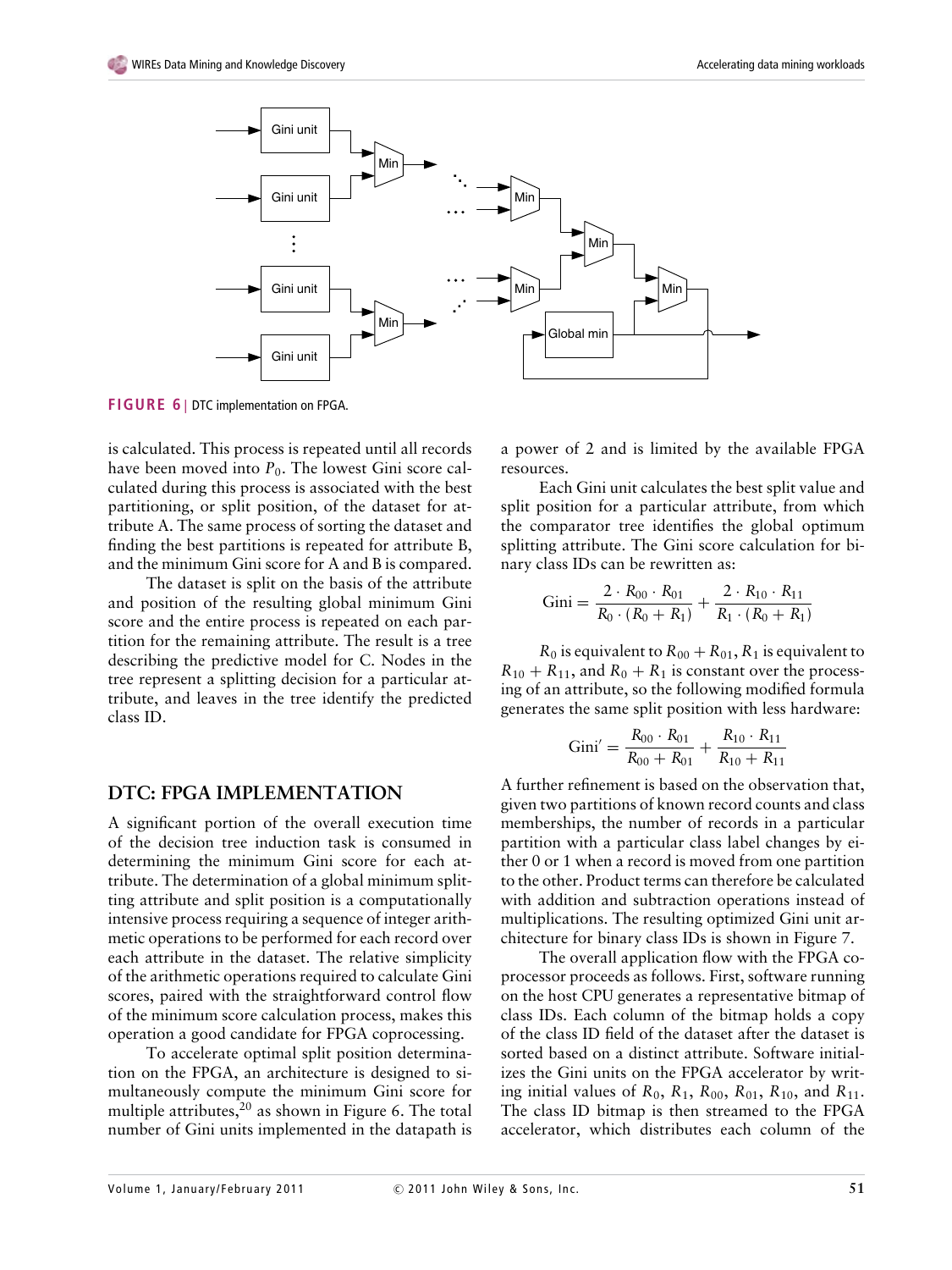

**FIGURE 7** | Logic implementing Gini calculation.

bitmap to a separate Gini unit. Once the FPGA accelerator has processed the bitmap in its entirety, the software application reads the optimal splitting attribute and split position from the FPGA and uses it to perform the actual partitioning of the dataset. The process is repeated recursively for each partition until a full predictive model has been generated.

Compared with a pure software implementation, a 6× speedup of the Gini calculation task can be obtained with this accelerator on a small FPGA.<sup>20</sup> Using this accelerator on an XD1000 development system from XtremeData, Inc., Schaumburg, IL, USA, which features a much larger FPGA and a high-bandwidth, low latency link to the CPU, $^{21}$ a speedup of  $30\times$  is possible. Taking only an accelerated Gini calculation into account, the overall application speedup for ScalParC, $^{22}$  a popular DTC algorithm, would be limited to  $1.5\times$  because the split determination phase accounts for about one-third of the overall algorithm execution time. The overall speedup can be significantly improved by accelerating other time-consuming operations, such as dataset sorting, using an FPGA or GPU.

#### **PCA: FPGA IMPLEMENTATION**

As has already been mentioned earlier, PCA produces a set of principal components, which are orthonormal eigenvalue/eigenvector pairs. In other words, it projects a new set of axes that best represent the data.

The FPGA implementation of PCA can be divided into two parts. The first part takes each data element (i.e., vector x) and projects it along the new set of orthonormal axes. In most data mining applications such as classification, the eigenvalues and eigenvectors need to be calculated only once during the initial training phase, which is frequently done offline. But each new data item needs to be projected along the new axes. Often, this needs to be done online for high throughput requirements. Hence, this is an ideal candidate for FPGA implementation. The second part takes two vectors x and y projected along the principal axes and calculates the distance between them.

Each eigenvalue of a principal component corresponds to the relative amount of variation it encompasses. The larger the eigenvalue, the more significant is its corresponding projected eigenvector. Therefore, the principal components are sorted in the decreasing order of significance. If any two data items are projected along the upper set of the significant principal components, it is likely that we can get a good estimate of distance without projecting along all the principal components. Hence, only a subset of the most important principal components is needed to estimate the distance between any two vectors.

The high level architecture of the principal component score pipeline (PCSP)<sup>23</sup> is shown in Figure 8. There are many levels of parallelism to exploit in the PCSP pipeline. They are depicted in the dashed line boxes in Figure 8. First of all, subtracting the vector y from the vector x is done in parallel. If each data point has *p* attributes  $[x = (x_1, x_2, \ldots, x_p)]$ , then *p* operations are performed in parallel. The next phase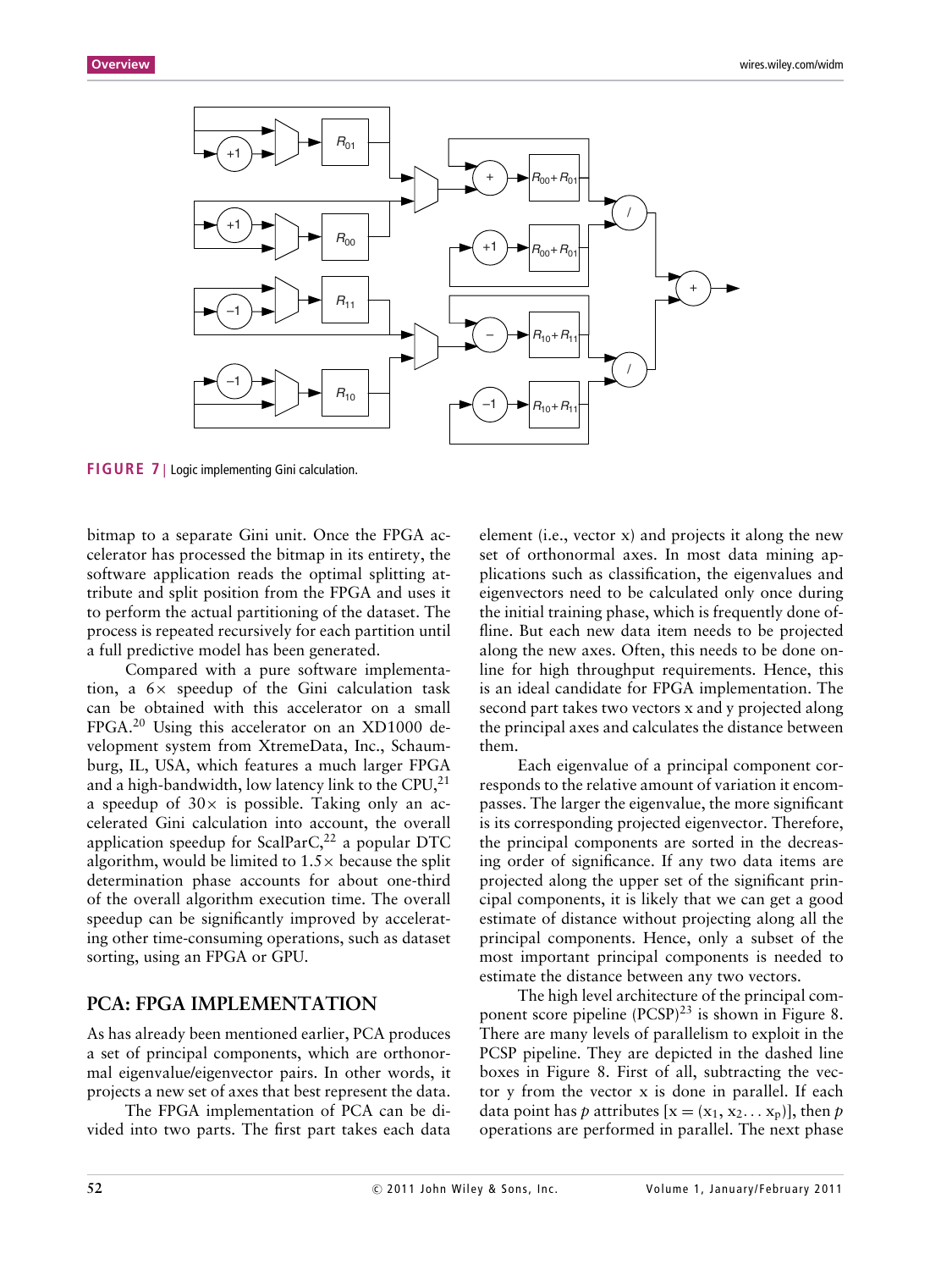

**FIGURE 8** | FPGA implementation of principal component analysis.

for PCA is calculating the partial component scores  $(parC).<sup>24</sup>$  The element-by-element multiplication, using fixed-point arithmetic, is performed in parallel. The first summation gives the projection of  $x'-y'$ along each principal component. This is accomplished with an adder tree whose depth scales logarithmically with the number of attributes  $[\log_2(p)]$ . The result is then squared and divided by the eigenvalue of the *i*th principal component. The next step is the summation of all parC scores. This is again computed by an adder tree whose depth scales logarithmically with the number of principal components provided  $[\log_2(q)]$ . Using this accelerator on an XtremeData XD1000 development system, speedup of about two orders of magnitude can be achieved over pure software implementation.

## **CONCLUSION**

The increasing complexity and programmability of high performance architectures, such as modern GPUs, and current generation of FPGAs have paved their way in the domain of applications exhibiting high computational requirements and high memory bandwidth. Data mining represents such a domain, in which application characteristics necessitate the embracement of coprocessing units to improve performance and provide scalability. The chapter attempts to provide an introduction of the characteristics of the applications as well as the characteristics of the GPUs

and FPGA devices. It explores the different applications in detail and provides useful insight for implementation on these new architectures. Experimental studies show that depending on the characteristics of the applications, they can achieve speedups ranging from  $40\times$  to  $150\times$ . Because the overall execution time of a data mining algorithm is often dominated by a few computationally intensive kernels, applying GPUs and FPGAs can yield significant speedups over the application as a whole. However, these coprocessors are not without limitations. GPUs show poor performance if the data access pattern is not uniform, whereas FPGAs might lose their benefit if a complex datapath is implemented.

With the continuous advancement in the technology, we envision that the future systems will see the emergence of heterogeneous computing units which will include a collection of high performance architectures catering to different aspects of data analysis. These heterogeneous units will form the building blocks of ultrascalable systems. Such systems require more than just possessing high computational capabilities. Without a high bandwidth link and high performance storage, the overall performance of the system will largely be limited. Hence, the technology will progress in the direction of producing high performance compute nodes and high performance IO nodes along with a fast communication link between the nodes to provide performance gains which will be orders of magnitude higher than the state-of-the-art systems of the present era.